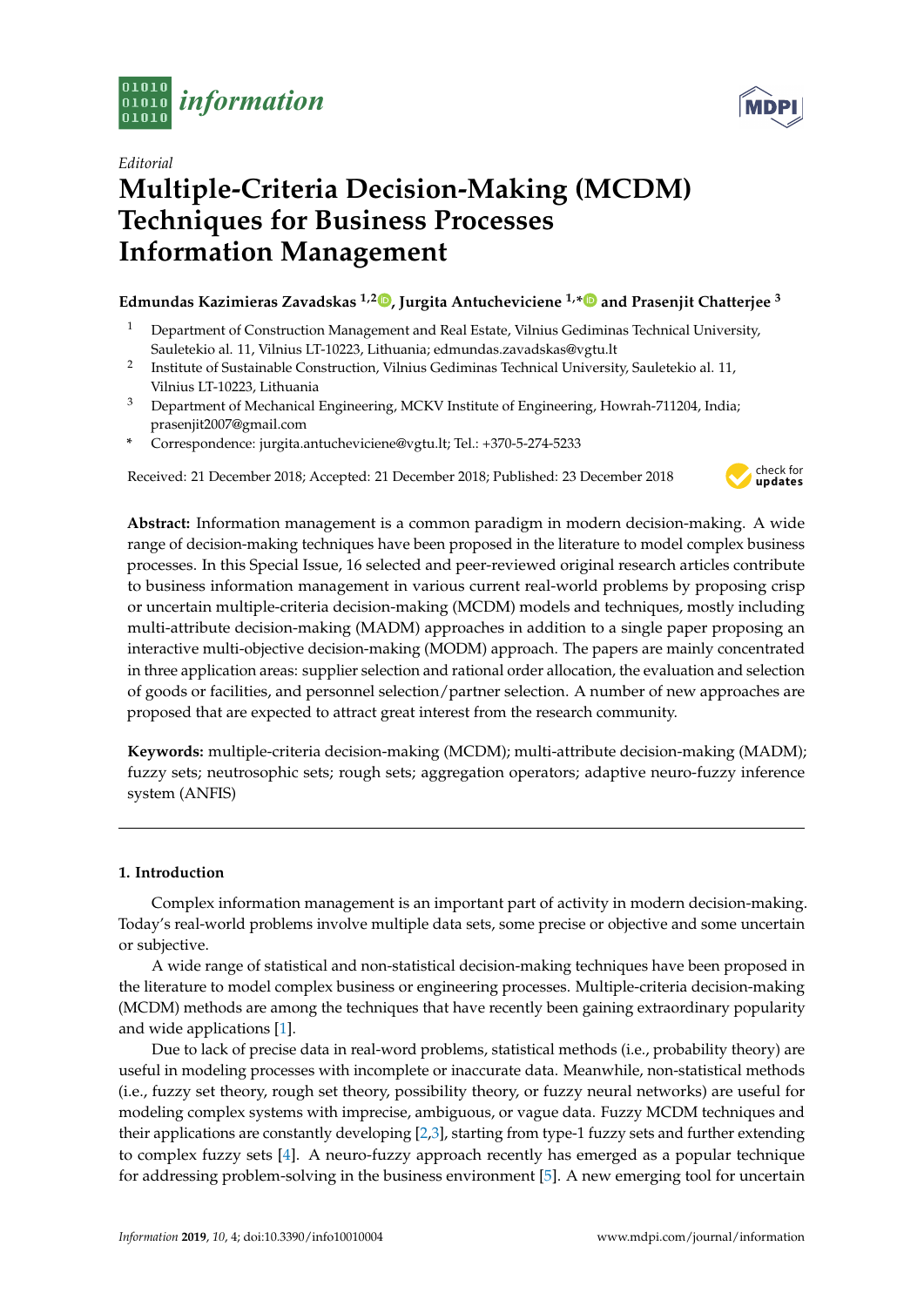data processing, known as neutrosophic set, has also been successfully applied for decision-making data processing, known as neutrosophic set, has also been successfully applied for decision-[ma](#page-4-5)king<br>problems [6]. In addition, rough set theory is a powerful method for dealing within formation systems that demonstrate inconsistency, and fuzzy-rough models are able to analyze inconsistent and vague that demonstrate inco[nsi](#page-4-6)stency, and fuzzy-rough models are able to analyze inconsistent and vague<br>data [7]. On the basis of fuzzy set theory and aggregation operator theory, numerous decision-making theories have been developed and informat[io](#page-4-7)n aggregation methods under fuzzy aggregation operator<br>have been suggested [8]. have been suggested [8].

Discussions of the relationship and combination of fuzzy and probabilistic representations of uncertainties in multiple-attribute engineering and management problems have lasted for many years and do not seem to be finished to date [9]. Therefore, hybrid MCDM models are quickly emerging as alternative methods for information modeling [10–12]. Discussions of the relationship and combinati[on](#page-5-1) of fuzzy and probabilistic representations of uncertainties in multiple-attribute engineering and management problems have lasted for many years and do not seem to be finish

One can notice that crisp, fuzzy, or hybrid decision-making techniques are extremely widely applied for transportation, logistics, and supplier selection problems, requiring the effective management of information when evaluating alternative solutions and making optimal decisions [13–18]. The next rather frequent application of MCDM techniques is for the assessment of service quality in different industries and various types of economic activities [19,20]. One can notice that crisp, fuzzy, or hybrid decision-making techniques are extremely widely applied for transportation, logistics, and supplier selection problems, requiring t[he](#page-5-3) effectivemanagement of information when eva

Therefore, based on the above-discussed items that highlight the topicality of the issue, we invited authors to submit their original research articles and disseminate their new ideas related to MCDM models and techniques to rationalize the complex process of business information management and Therefore, based on the above-discussed items that highlight the topicality of the issue, we invited<br>authors to submit their original research articles and disseminate their new ideas related to MCDM<br>models and techniques Next, we discuss the contribution of the published papers to the aim of the Special Issue in terms of<br>proposed decision-making approaches and application areas. proposed decision-making approaches and application areas.

# **2. Contributions 2. Contributions**

This Special Issue includes 16 original research articles. The papers contribute to decision-making This Special Issue includes 16 original research articles. The papers contribute to decisiontechniques for business processes information management by offering optimal choice benefits through a variety of methodologies and tools, mainly including novel or extended decision-making models and methods in uncertain environments. making models and methods in uncertain environments.

<span id="page-1-0"></span>The topics of the Special Issue gained attention in Europe and Asia. A total of 48 authors from The topics of the Special Issue gained attention in Europe and Asia. A total of 48 authors from seven countries contributed to the Issue (Figure 1). seven countries contributed to the Issue (Figure [1](#page-1-0)).



**Figure 1.** Distribution of authors by country. **Figure 1.** Distribution of authors by country.

The distribution of papers according to authors' affiliation is presented in Table [1.](#page-2-0) Authors from The distribution of papers according to authors' affiliation is presented in Table 1. Authors from China contributed to 10 papers; authors and co-authors from Bosnia and Herzegovina, Serbia, and Lithuania contributed three papers. Authors from Korea prepared two papers, an author from Mexico contributed one paper, and researchers from Iran co-authored a single paper with Lithuanian researchers.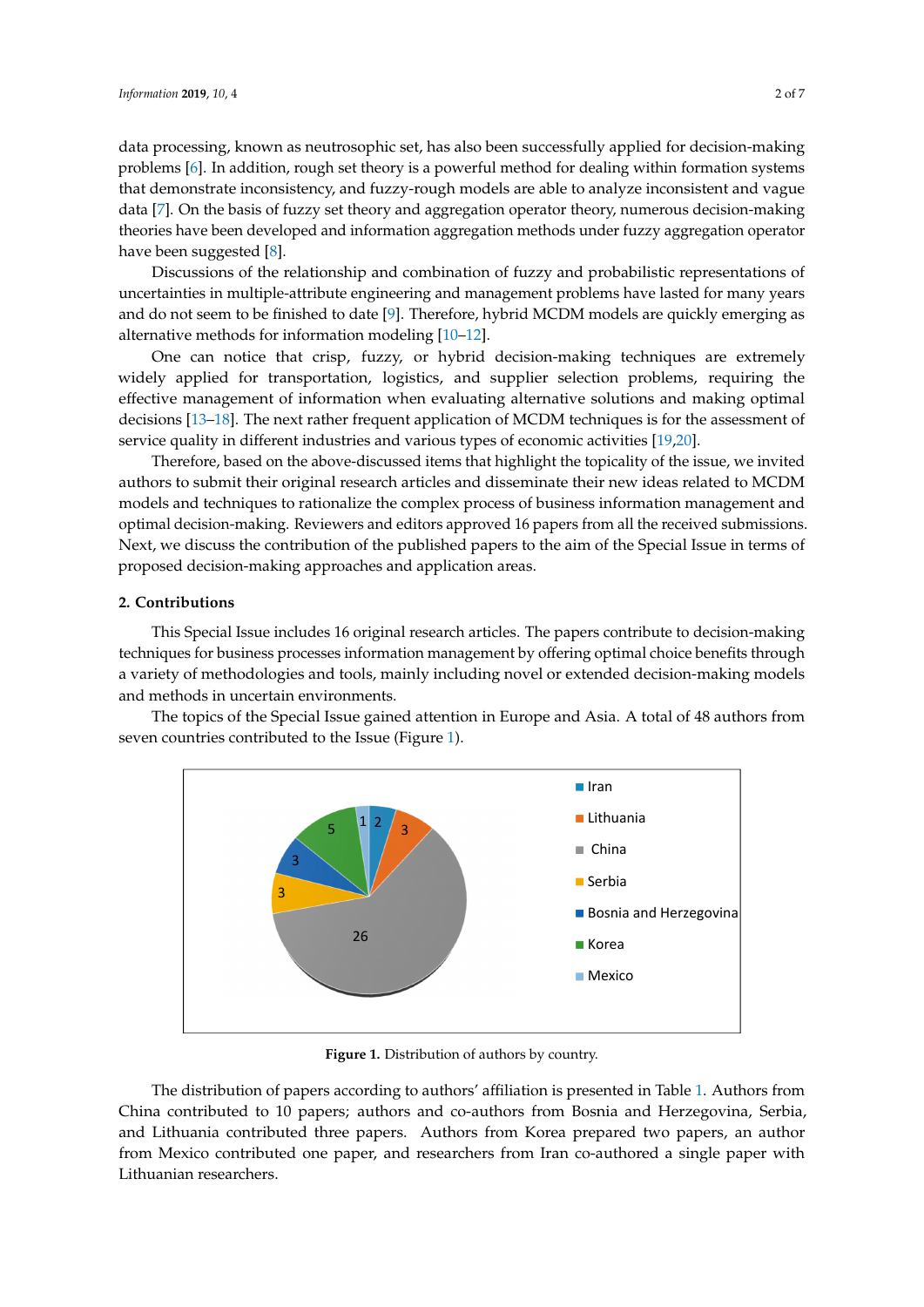<span id="page-2-0"></span>

| Countries                               | <b>Number of Papers</b> |
|-----------------------------------------|-------------------------|
| China                                   | 10                      |
| Korea                                   |                         |
| Bosnia and Herzegovina-Serbia           |                         |
| Bosnia and Herzegovina-Serbia-Lithuania |                         |
| Iran-Lithuania                          |                         |
| Mexico                                  |                         |

**Table 1.** Publications by country. **Table 1.** Publications by country.

The papers are classified according to decision-making approaches into several groups, as presented in Figure 2. Mostly the papers propose uncertain multi-attribute decision-making (MADM) models and techniques, while a single paper proposes a multi-objective decision-making (MODM) approach. A significant part of papers are related to information aggregation operators (nine papers), including Pythagorean fuzzy and Dombioperators, probabilistic fuzzy and hesitant information aggregation (seven papers). Two papers analyze operations and aggregation methods of neutrosophic aggregation (seven papers). Two papers analyze operations and aggregation methods of neutrosophic<br>numbers, covering neutrosophic Bonferroni mean operators and linguistic neutrosophic aggregation. Two research works propose rough and fuzzy-rough MADM approaches and one paper presents Two research works propose rough and fuzzy-rough MADM approaches and one paper presents<br>a fuzzy MADM dynamic approach for the optimal choice of alternatives. Another research paper develops an adaptive neuro-fuzzy inference system (ANFIS) for the optimization of problem solutions, one paper proposes an interactive multi-objective optimization model, one paper uses an interval develops an adaptive neuro-fuzzy inference system (ANFIS) for the optimization of problem solutions,<br>one paper proposes an interactive multi-objective optimization model, one paper uses an interval<br>multiplicative preferenc automata-based model. paper develops a deterministic finite automata-based model. The papers are classified according to decision-making approaches into several groups, as<br>presented in Figure [2.](#page-2-1) Mostly the papers propose uncertain multi-attribute decision-making (MADM)<br>models and techniques, while a sin

<span id="page-2-1"></span>

**Figure 2.** Decision-making approaches. **Figure 2.** Decision-making approaches.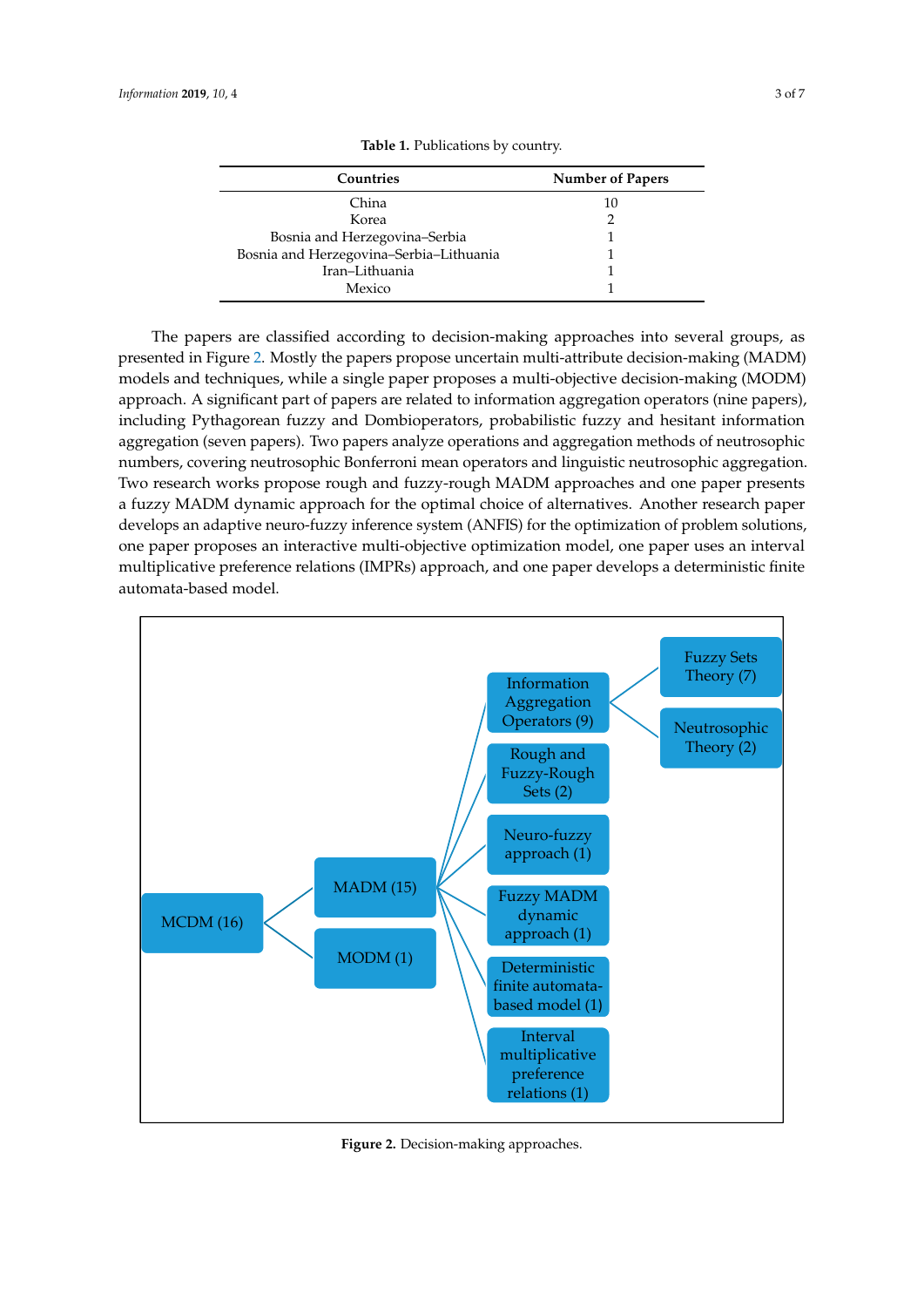The case studies and application examples of the proposed approaches presented in the papers are mainly concentrated in three areas (Figure [3\)](#page-3-0). One group of papers suggests different approaches for supplier assessment and selection, including the topical question of green supplier selection, as for supplier assessment and selection, including the topical question of green supplier selection, as well as order allocation and the optimization of queuing systems in warehouses. The next group of well as order allocation and the optimization of queuing systems in warehouses. The next group of applications is related to the evaluation of facilities or goods from the viewpoint of consumers such applications is related to the evaluation of facilities or goods from the viewpoint of consumers such as brand selection, airline evaluation, or choosing a hospital, and from the view point of enterprise as brand selection, airline evaluation, or choosing a hospital, and from the view point of enterprise managers such as enterprise resource planning (ERP) system selection, technology selection, or the managers such as enterprise resource planning (ERP) system selection, technology selection, or the evaluation of investment alternatives. The last group of papers suggests multiple-criteria approaches evaluation of investment alternatives. The last group of papers suggests multiple-criteria approaches for personnel or partner selection optimization as well as job options evaluation. for personnel or partner selection optimization as well as job options evaluation.

## <span id="page-3-0"></span>**Logistics, supplier selection, and rational order allocation**

- •Optimization of a queuing system in warehouses
- Green supplier assessment
- •Order allocation with supplier selection
- •Supplier selection with the impact on the efficiency of the supply chain

### **Evaluation and selection of goods, facilities, or activities**

- •Evaluation of new market
- •Enterprise resource planning (ERP) system selection
- •Choosing a hospital
- •Choosing a brand to buy an air conditioner
- •Selection of propulsion/manoeuvring system of a ferry
- •Selection of investment alternatives

## **Personnel selection/partner selection**

- •Choosing a software engineer for a company (two papers)
- •Graduate's job options evaluation
- •Evaluation a subcontractor for outsourcing
- Partner selection for an enterprise
- **Figure 3.** Research areas of case studies. **Figure 3.** Research areas of case studies.

The Special Issue received a paper related to subcontractor evaluation in a dynamic multi-The Special Issue received a paper related to subcontractor evaluation in a dynamic multi-attribute group decision-making (MAGDM) environment using a new fuzzy approach based on the EDAS (Evaluation based on Distance from Average Solution) method [\[21\]](#page-5-7). Another paper proposes an extended bi-directional projection method for solving MADM problems with Pythagorean uncertain linguistic variables [\[22\]](#page-5-8). A paper focusing on supplier selection in a polyvinyl chloride (PVC) carpentry company develops a new model using rough analytical hierarchical process (AHP) for criteria weight calculation, followed by the application of the rough weighted aggregated sum product assessment (WASPAS) method to determine the ranking preorders of the alternative suppliers [\[23\]](#page-5-9). One more paper related to supply chain management (SCM) offers an interactive multi-objective optimization approach for the supplier selection and order allocation problem. In this paper, the concept of desirability is also incorporated into the optimization model to take into account the principles of diminishing marginal utility [\[24\]](#page-5-10). For uncertainty and incompleteness in assessing green suppliers, an approach based on rough ANP and evidence theory is proposed [\[25\]](#page-5-11). A compound expression tool of interval-valued dual hesitant fuzzy unbalanced linguistic set (IVDHFUBLS) is proposed to help decision-makers by elucidating their assessments more comprehensively and completely. It also prioritizes weighted aggregation operator for IVDHFUBLS-based decision-making scenarios and then analyzes its properties and special cases [\[26\]](#page-5-12). A novel convex combination of multi-hesitant fuzzy numbers (MHFNs) is introduced along with some aggregation operators and their corresponding properties are discussed in detail [\[27\]](#page-5-13). Two papers focus on the analytical investigation of properties and some special cases related to the parameter vector for a Muirhead mean (MM) operator in a Pythagorean fuzzy context [\[28](#page-5-14)[,29\]](#page-5-15). A MADM model is developed in a linguistic cubic variable (LCV) setting on the basis of Dombi-weighted geometric average (DWGA) [\[30\]](#page-5-16). One paper presents the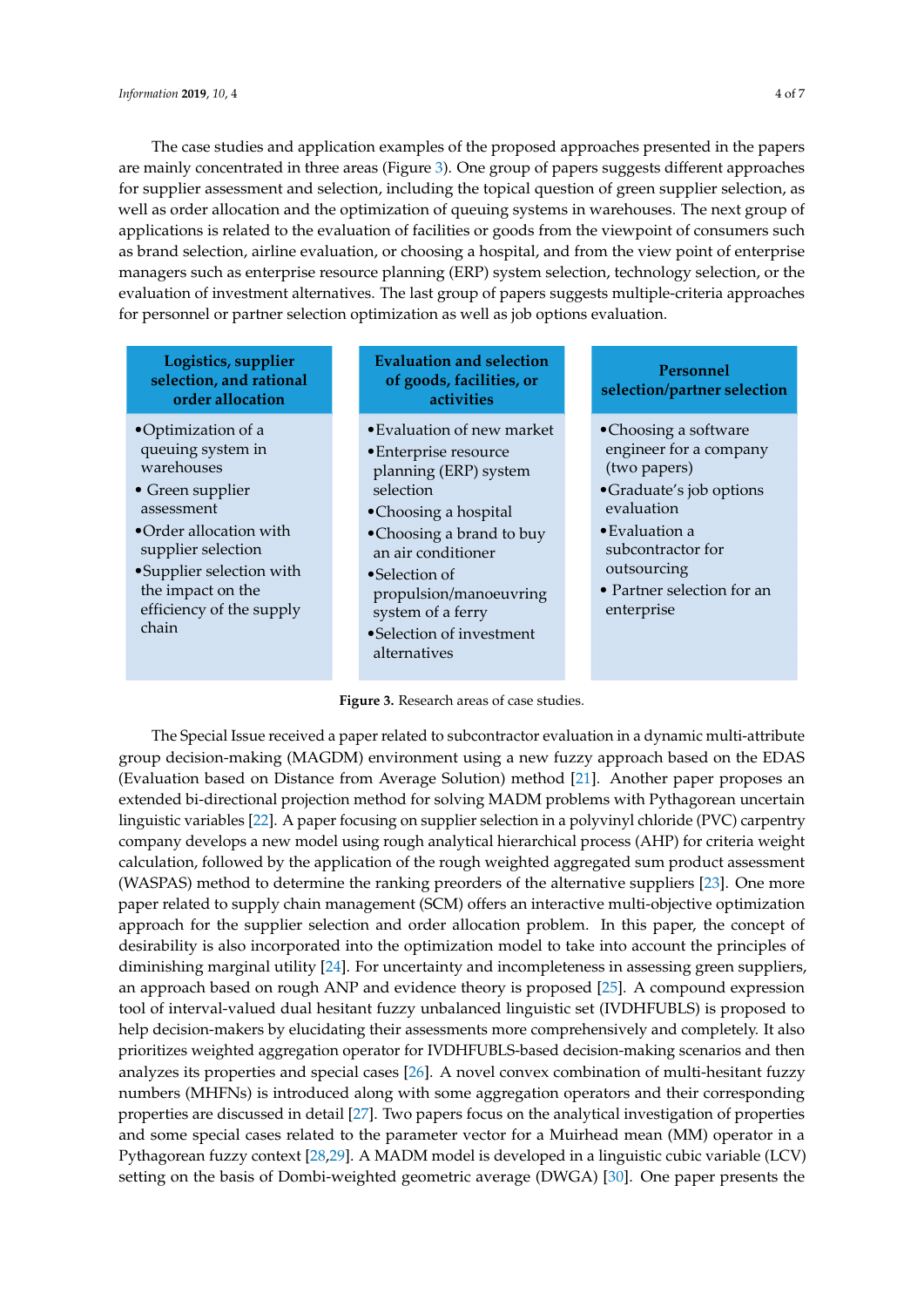concept of a single-valued linguistic neutrosophic interval linguistic number and some weighted arithmetic averaging and weighted geometric averaging operators are proposed and their properties are investigated [\[31\]](#page-6-0). Score function and accuracy function are proposed, satisfying the ranking principle and extending the operators under a neutrosophic environment [\[32\]](#page-6-1). Hesitant probabilistic fuzzy MAGDM is studied [\[33\]](#page-6-2). An adaptive neuro-fuzzy inference system (ANFIS) model is developed for a warehouse system with two servers to define queuing system optimization parameters [\[34\]](#page-6-3). A quick algorithm for a binary discernibility matrix simplification using deterministic finite automata is proposed along with definitions of row and column relations [\[35\]](#page-6-4). A methodology is proposed to provide reliable consistent and in consensus Interval Multiplicative Preference Relations (IMPRs) using Hadamard's operator [\[36\]](#page-6-5).

#### **3. Conclusions**

The topics of this Special Issue piqued the interest of researchers both in Asia and in Europe; researchers from seven countries authored and co-authored papers published in the Issue.

Although the announced topics of the Special Issue covered MADM and MODM theories, mainly MADM approaches have been suggested, while a single research paper proposed a MODM model. Therefore, multi-attribute decision-making techniques proved to be highly applicable for business processes information management.

Most approaches suggested decision models under uncertainty, proposing extensions of decision-making methods in combination with fuzzy, rough, and neutrosophic sets theory. Particular attention was devoted to information aggregation operators; 65 percent of papers dealt with the item.

The application areas of proposed MCDM techniques mainly covered logistics and supply chains optimization, the selection of goods or facilities, and personnel selection.

#### **Author Contributions:** All authors contributed equally to this work.

**Acknowledgments:** The authors express their gratitude to the journal *Information* for offering an academic platform for researchers to contribute and exchange their recent findings in a sustainable environment.

**Conflicts of Interest:** The authors declare no conflict of interest.

#### **References**

- <span id="page-4-0"></span>1. Mardani, A.; Jusoh, A.; Nor, K.M.D.; Khalifah, Z.; Zakwan, N.; Valipour, A. Multiple criteria decision-making techniques and their applications- A review of the literature from 2000 to 2014. *Econ. Res.-Ekon. Istraz.* **2015**, *28*, 516–571. [\[CrossRef\]](http://dx.doi.org/10.1080/1331677X.2015.1075139)
- <span id="page-4-1"></span>2. Mardani, A.; Jusoh, A.; Zavadskas, E.K. Fuzzy multiple criteria decision-making techniques and applications—Two decades review from 1994 to 2014. *Expert Syst. Appl.* **2015**, *42*, 4126–4148. [\[CrossRef\]](http://dx.doi.org/10.1016/j.eswa.2015.01.003)
- <span id="page-4-2"></span>3. Kahraman, C.; Onar, S.C.; Oztaysi, B. Fuzzy Multicriteria Decision-Making: A Literature Review. *Int. J. Comput. Intell. Syst.* **2015**, *8*, 637–666. [\[CrossRef\]](http://dx.doi.org/10.1080/18756891.2015.1046325)
- <span id="page-4-3"></span>4. Yazdanbakhsh, O.; Dick, S. A systematic review of complex fuzzy sets and logic. *Fuzzy Sets Syst.* **2018**, *338*, 1–22. [\[CrossRef\]](http://dx.doi.org/10.1016/j.fss.2017.01.010)
- <span id="page-4-4"></span>5. Rajab, S.; Sharma, V. A review on the applications of neuro-fuzzy systems in business. *Artif. Intell. Rev.* **2018**, *49*, 481–510. [\[CrossRef\]](http://dx.doi.org/10.1007/s10462-016-9536-0)
- <span id="page-4-5"></span>6. Khan, M.; Son, L.H.; Ali, M.; Chau, H.T.M.; Na, N.T.N.; Smarandache, F. Systematic review of decision making algorithms in extended neutrosophic sets. *Symmetry* **2018**, *10*, 314. [\[CrossRef\]](http://dx.doi.org/10.3390/sym10080314)
- <span id="page-4-6"></span>7. Mardani, A.; Nilashi, M.; Antucheviciene, J.; Tavana, M.; Bausys, R.; Ibrahim, O. Recent fuzzy generalisations of rough sets theory: A systematic review and methodological critique of the literature. *Complexity* **2017**, *2017*, 1608147. [\[CrossRef\]](http://dx.doi.org/10.1155/2017/1608147)
- <span id="page-4-7"></span>8. Mardani, A.; Nilashi, M.; Zavadskas, E.K.; Awang, S.R.; Zare, H.; Jamal, N.M. Decision making methods based on fuzzy aggregation operators: Three decades review from 1986 to 2017. *Int. J. Inf. Technol. Decis. Mak.* **2018**, *17*, 391–466. [\[CrossRef\]](http://dx.doi.org/10.1142/S021962201830001X)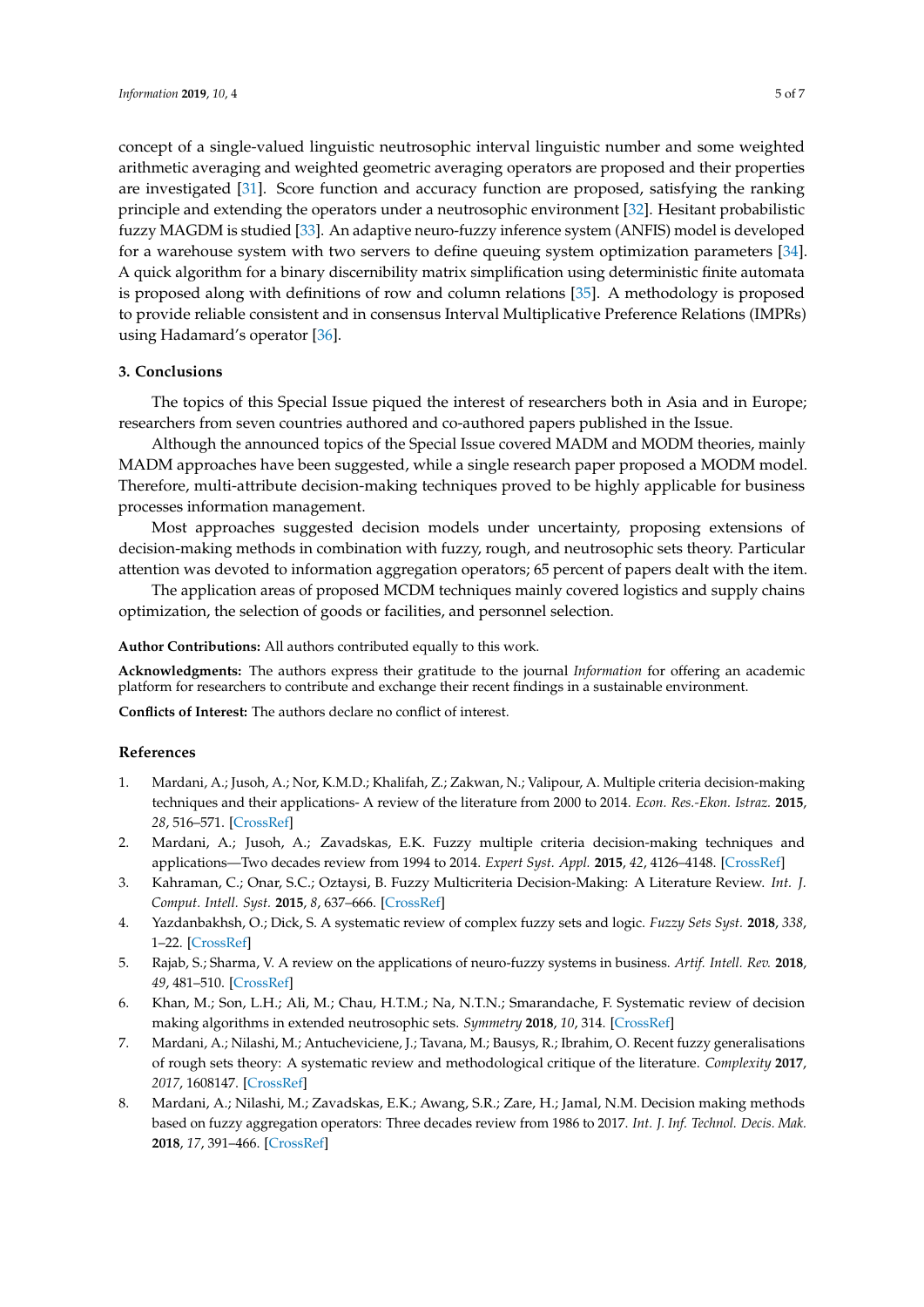- <span id="page-5-0"></span>9. Antucheviciene, J.; Kala, Z.; Marzouk, M.; Vaidogas, E.R. Solving Civil Engineering Problems by Means of Fuzzy and Stochastic MCDM Methods: Current State and Future Research. *Math. Probl. Eng.* **2015**, *2015*, 362579. [\[CrossRef\]](http://dx.doi.org/10.1155/2015/362579)
- <span id="page-5-1"></span>10. Zavadskas, E.K.; Antucheviciene, J.; Turskis, Z.; Adeli, H. Hybrid multiple-criteria decision-making methods: A review of applications in engineering. *Sci. Iran.* **2016**, *23*, 1–20.
- 11. Zavadskas, E.K.; Govindan, K.; Antucheviciene, J.; Turskis, Z. Hybrid multiple criteria decision-making methods: A review of applications for sustainability issues. *Econ. Res.-Ekon. Istraz.* **2016**, *29*, 857–887. [\[CrossRef\]](http://dx.doi.org/10.1080/1331677X.2016.1237302)
- <span id="page-5-2"></span>12. Shen, K.Y.; Zavadskas, E.K.; Tzeng, G.H. Updated discussions on "Hybrid multiple criteria decision-making methods: A review of applications for sustainability issues". *Econ. Res.-Ekon. Istraz.* **2018**, *31*, 1437–1452. [\[CrossRef\]](http://dx.doi.org/10.1080/1331677X.2018.1483836)
- <span id="page-5-3"></span>13. Mardani, A.; Zavadskas, E.K.; Khalifah, Z.; Jusoh, A.; Nor, K. Multiple criteria decision-making techniques in transportation systems: A systematic review of the state of the art literature. *Transport* **2016**, *31*, 359–385. [\[CrossRef\]](http://dx.doi.org/10.3846/16484142.2015.1121517)
- 14. Keshavarz Ghorabaee, M.; Amiri, M.; Zavadskas, E.K.; Antucheviciene, J. Supplier evaluation and selection in fuzzy environments: A review of MADM approaches. *Econ. Res.-Ekon. Istraz.* **2017**, *30*, 1073–1118. [\[CrossRef\]](http://dx.doi.org/10.1080/1331677X.2017.1314828)
- 15. Govindan, K.; Hasanagic, M. A systematic review on drivers, barriers, and practices towards circular economy: a supply chain perspective. *Int. J. Prod. Res.* **2018**, *56*, 278–311. [\[CrossRef\]](http://dx.doi.org/10.1080/00207543.2017.1402141)
- 16. Govindan, K.; Soleimani, H. A review of reverse logistics and closed-loop supply chains: A Journal of Cleaner Production focus. *J. Clean. Prod.* **2017**, *142*, 371–384. [\[CrossRef\]](http://dx.doi.org/10.1016/j.jclepro.2016.03.126)
- 17. Correia, E.; Carvalho, H.; Azevedo, S.G.; Govindan, K. Maturity models in supply chain sustainability: A systematic literature review. *Sustainability* **2017**, *9*, 64. [\[CrossRef\]](http://dx.doi.org/10.3390/su9010064)
- <span id="page-5-4"></span>18. Govindan, K.; Rajendran, S.; Sarkis, J.; Murugesan, P. Multi criteria decision making approaches for green supplier evaluation and selection: A literature review. *J. Clean. Prod.* **2015**, *98*, 66–83. [\[CrossRef\]](http://dx.doi.org/10.1016/j.jclepro.2013.06.046)
- <span id="page-5-5"></span>19. Mardani, A.; Jusoh, A.; Zavadskas, E.K.; Kazemilari, M.; Ahmad, U.N.U.; Khalifah, Z. Application of multiple criteria decision making techniques in tourism and hospitality industry: A systematic review. *Transform. Bus. Econ.* **2016**, *15*, 192–213.
- <span id="page-5-6"></span>20. Mardani, A.; Jusoh, A.; Zavadskas, E.K.; Khalifah, Z.; Nor, K.M. Application of multiple-criteria decision-making techniques and approaches to evaluating of service quality: A systematic review of the literature. *J. Bus. Econ. Manag.* **2015**, *16*, 1034–1068. [\[CrossRef\]](http://dx.doi.org/10.3846/16111699.2015.1095233)
- <span id="page-5-7"></span>21. Keshavarz-Ghorabaee, M.; Amiri, M.; Zavadskas, E.K.; Turskis, Z.; Antucheviciene, J. A dynamic fuzzy approach based on the EDAS method for multi-criteria subcontractor evaluation. *Information* **2018**, *9*, 68. [\[CrossRef\]](http://dx.doi.org/10.3390/info9030068)
- <span id="page-5-8"></span>22. Wang, H.; He, S.; Pan, X. A new bi-directional projection model based on pythagorean uncertain linguistic variable. *Information* **2018**, *9*, 104. [\[CrossRef\]](http://dx.doi.org/10.3390/info9050104)
- <span id="page-5-9"></span>23. Stojić, G.; Stević, Ž.; Antuchevičienė, J.; Pamučar, D.; Vasiljević, M. A novel rough WASPAS approach for supplier selection in a company manufacturing PVC carpentry products. *Information* **2018**, *9*, 121. [\[CrossRef\]](http://dx.doi.org/10.3390/info9050121)
- <span id="page-5-10"></span>24. Lee, P.; Kang, S. An interactive multiobjective optimization approach to supplier selection and order allocation problems using the concept of desirability. *Information* **2018**, *9*, 130. [\[CrossRef\]](http://dx.doi.org/10.3390/info9060130)
- <span id="page-5-11"></span>25. Li, L.; Wang, H. A green supplier assessment method for manufacturing enterprises based on rough ANP and evidence theory. *Information* **2018**, *9*, 162. [\[CrossRef\]](http://dx.doi.org/10.3390/info9070162)
- <span id="page-5-12"></span>26. Qi, X.-W.; Zhang, J.-L.; Liang, C.-Y. Multiple attributes group decision making under interval-valued dual hesitant fuzzy unbalanced linguistic environment with prioritized attributes and unknown decision makers' weights. *Information* **2018**, *9*, 145. [\[CrossRef\]](http://dx.doi.org/10.3390/info9060145)
- <span id="page-5-13"></span>27. Mei, Y.; Peng, J.; Yang, J. Convex aggregation operators and their applications to multi-hesitant fuzzy multi-criteria decision making. *Information* **2018**, *9*, 207. [\[CrossRef\]](http://dx.doi.org/10.3390/info9090207)
- <span id="page-5-14"></span>28. Xu, Y.; Shang, X.; Wang, J. Pythagorean fuzzy interaction Muirhead means with their application to multi-attribute group decision making. *Information* **2018**, *9*, 157. [\[CrossRef\]](http://dx.doi.org/10.3390/info9070157)
- <span id="page-5-15"></span>29. Zhu, J.; Li, Y. Pythagorean fuzzy Muirhead mean operators and their application in multiple-criteria group decision-making. *Information* **2018**, *9*, 142. [\[CrossRef\]](http://dx.doi.org/10.3390/info9060142)
- <span id="page-5-16"></span>30. Lu, X.; Ye, J. Dombi Aggregation operators of linguistic cubic variables for multiple attribute decision making. *Information* **2018**, *9*, 188. [\[CrossRef\]](http://dx.doi.org/10.3390/info9080188)